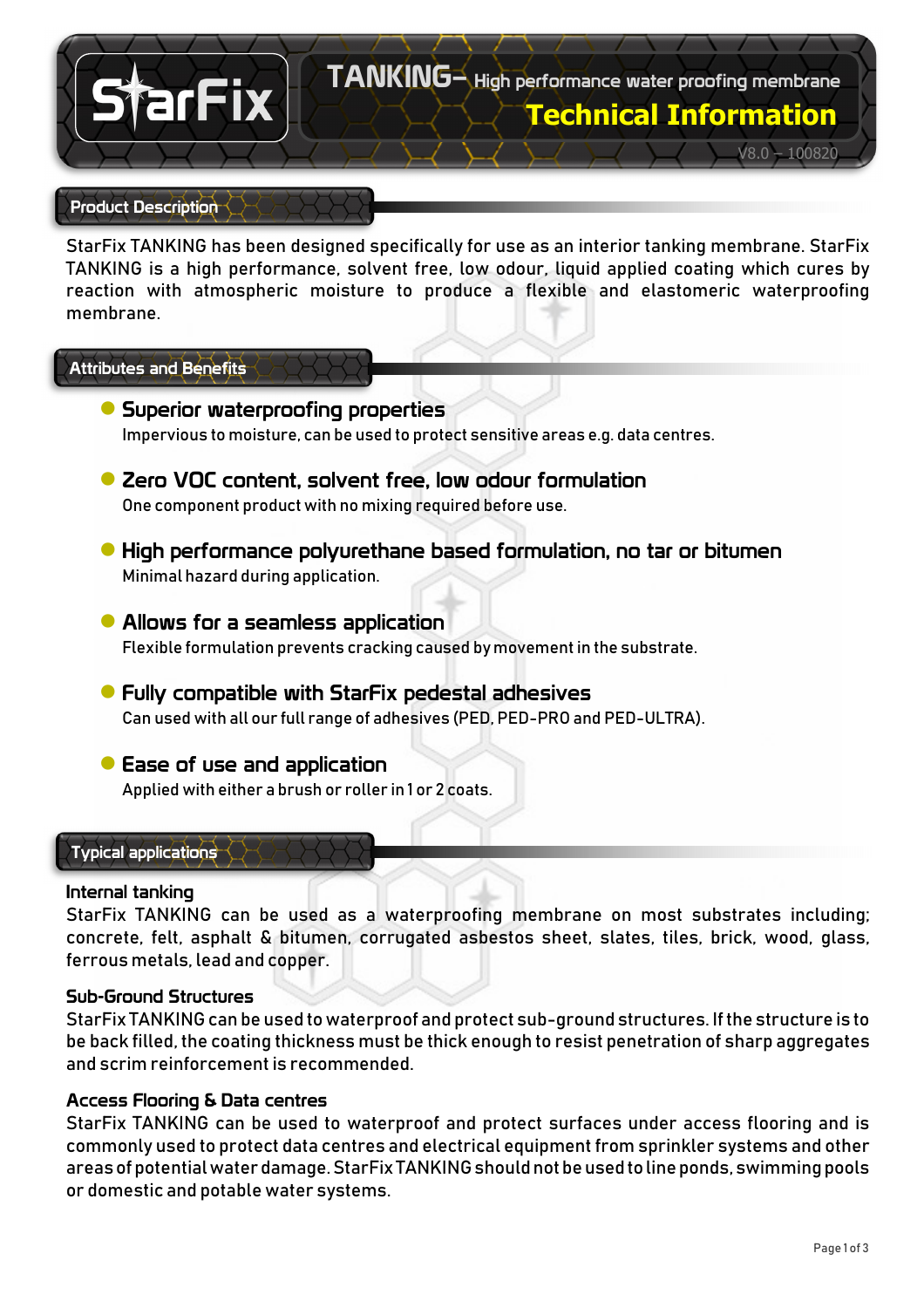Proper preparation must be carried out to ensure that the substrate is clean, dry and free from loose and friable material. StarFix TANKING is a membrane coating, not a paint, and a higher film thickness (dft) is therefore necessary to achieve proper elastomeric performance. The minimum membrane thickness should be 1.0mm (1.3kg/m2) and this is achieved with the following considerations: -

- Two minimum 0.5mm applications will eliminate thin areas and pin holing, but will incur greater labour costs.
- Care must be exercised to ensure that a second application takes place within 48 hrs to ensure good inter-coat adhesion.
- A single minimum application of 1.0mm reduces labour costs and eliminates problems of over-coating within specified time limits, but care must be taken to ensure uniform film thickness and avoid pin-holing.

# Expansion Joints & Live Cracks

Joints and cracks should be over-banded as follows. Clean surrounding surfaces. Where the joint sealant does not fill the joint, pour StarFix TANKING flush with the surface. Apply a coat of StarFix TANKING and whilst wet, embed 300mm wide strips of reinforcing scrim into the membrane, overlapping where necessary and avoiding creases. Overcoat immediately, extending at least 15mm either side. Bolt heads etc. should be given 2 coats before the general application.

# Pedestals, Flashing, Valleys, Upstands etc.

StarFix TANKING is self-flashing and can be used to create upstands. In such cases the angle between the vertical and horizontal surfaces should be over-banded with 300mm scrim reinforcement. This should be embedded into the first coat as it is applied and rolled to prevent creases and bubbles. The scrim should be installed 150mm up the vertical and 150mm on the horizontal. Apply 2 coats of StarFix TANKING. Alternatively a cant strip or cover fillet can be installed at the vertical/horizontal joint in order to reduce the membrane stresses at a right angle.

## Cementitious & Porous Surfaces

Allow at least 28 days drying time for new concrete. Remove all laitance, all loose and foreign material. All friable or dusting surfaces must be cleaned back to a firm base. Any plant or fungal growth should be removed completely. The application of a fungicidal wash is recommended if growth is excessive. For internal work no primer is necessary.

## Metal

For ferrous metal substrates, remove any previously applied coatings, rust and scale by mechanical means, or wire brush if rust is only superficial. Apply one or two coats of StarFix TANKING. Do not apply to deeply rusted surfaces without first treating with anti-corrosive primer. Non-ferrous surfaces such as lead, copper, brass, stainless steel and sound galvanising should be cleaned and thoroughly degreased before application of StarFix TANKING. Damaged/rusted galvanised sheet should be treated as for ferrous substrates.

## Metal Backed Flashing

New metal backed flashing strip may have residual silicone on the surface. Wash with high flash aromatic solvent. Allow to dry. Abrade the surface and apply StarFix TANKING.

## Wooden Surfaces

Remove all paint and varnish to a clean and dust-free surface and apply StarFix TANKING directly to the wood, ensuring the surface is dry. Ensure that no silicone, stearate or other water repellent treatment has been previously applied.